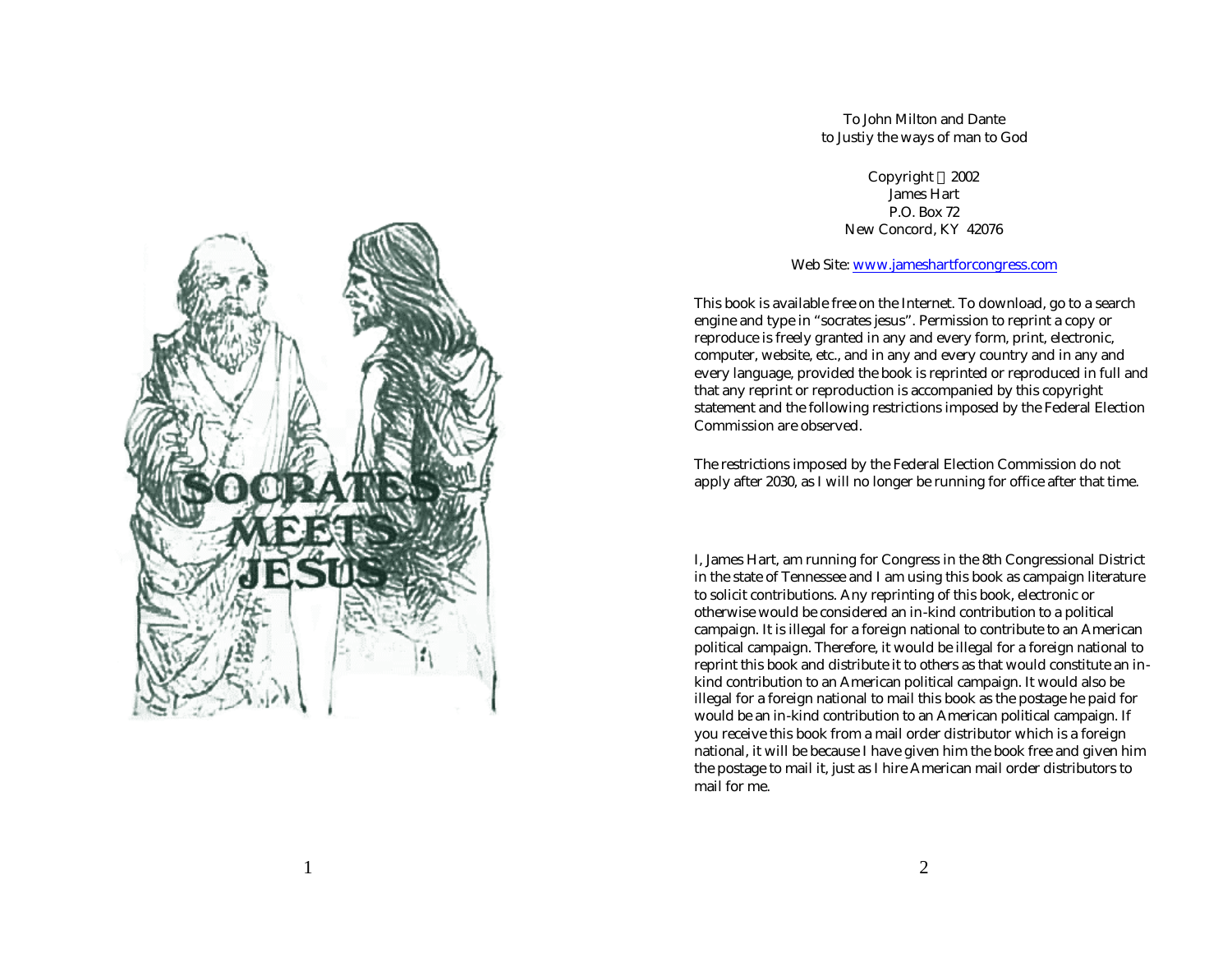Note: A foreign national who wishes to post this book on the Internet in another language or print this book in another language and distribute it can do it legally if he contacts me and I agree to pay him a resonable and normal fee to do this. Please don't hesitate to contact me.

It would be legal for an American citizen to reprint this book as long as he did not spend over \$1,000 on printing or mailing, as that is the legal maximum he is allowed to contribute for each election. Also, he must report his name, address, occupation and employer to the James Hart for Congress Committee so we can collect and submit this information as required by law to the Federal Election Commission. Note: An American citizen who mails this book is making an in kind contribution to a political campaign and must report the amount he spent on postage and his name, address, occupation and place of employment so it can be reported to the Federal Election Commission.

The restrictions imposed by the Federal Election Commission do not apply after 2030 as I will no longer be running for office after that time.

# **Socrates Meets Jesus by Prometheus**

### **Socrates**

Good morning, Jesus, I have heard much of your marvelous teachings. In my own modest way I am a philosopher here in Athens. I am told you have great wisdom and certainly that is indicated by the throng of admirers that follow you through the streets. If you have a few moments to spare, I would appreciate it if you would enlighten me with the answers to some of the puzzling problems I have been wrestling with all my life

# **Jesus**

I am as a fisher of men in my search for followers. I bring the truth of God to all men. Seek and you shall find, ask and it shall be answered knock and it shall be open unto to thee.

# **Socrates**

There is one basic question that has always been uppermost in my mind. Although it has always been an insurmountable obstacle to me in my search for the truth and meaning, I am sure that with your learning you will find it far to easy and think me a foolish old man. I have always longed to live honorably and nobly, but it seems that I have merely stumbled through life without even even knowing what was honorable or noble. With my limited understanding, it often seems to me that life, even with all its sound and fury, really signifies nothing. Please tell me: How should a man live; what is the purpose of life.

# **Jesus**

To serve and worship God.

# **Socrates**

Which God.

# **Jesus**

There is only one god.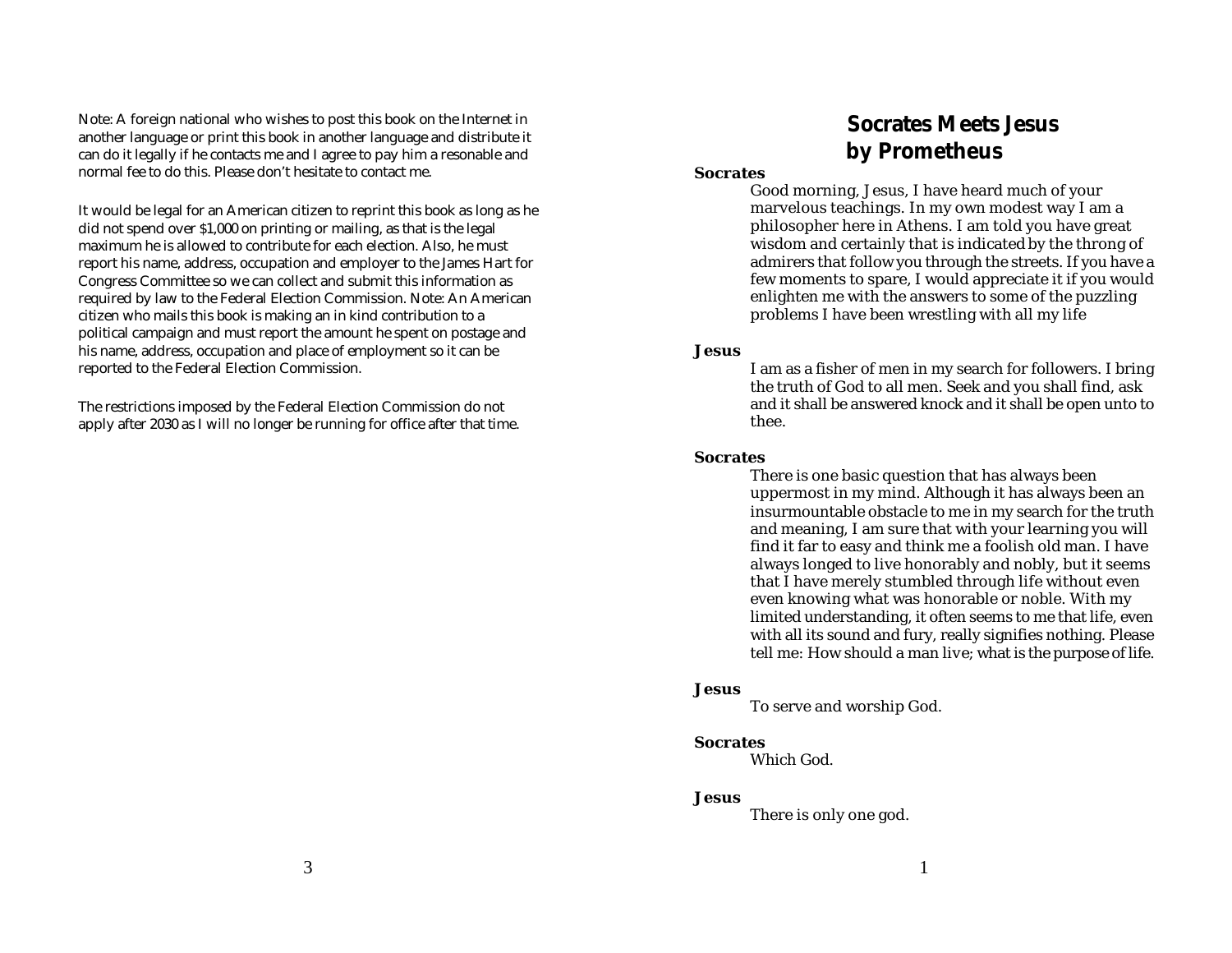### **Socrates**

Oh. You should live here in Athens. We have several to choose from.

### **Jesus**

There is only one true God.

### **Socrates**

Of course. And which one is the true God?

#### **Jesus**

The true god is Lord God.

### **Socrates**

Yes. But who is Lord God? Or what is he?

### **Jesus**

He is the infinity of wisdom, love, compassion, peace, and mercy. He is the creator of heaven and earth all things in the universe.

### **Socrates**

Of all things?

### **Jesus**

Yes-all things. He is omnipotent. He is master and controller and maker of all things. He is omnipresentnothing can happen that he does not know beforehand.

### **Socrates**

Did he create plagues, wars, death, suffering and evil.

### **Jesus**

No. These things and all other evils and tragedies come from the Devil, the prince of darkness; or from man's weakness and evil nature. God is all goodness and free of evil; only good can come from God

### **Socrates**

And who for gracious sakes is the devil? Surely he must be a god to be able to visit such powerful calamities on mankind: Yet you have just said there is only one God. Also you have said that all that exists comes from God: And now you say that only good comes from God and all evil comes from someone called the devil. These would seem to be contradictions. I am afraid that your religion is far too complex for this old head to fathom. Yet I will be an eager student and try hard to understand, if you will but help me. Please explain: who is the devil and how can all things come from God and yet not come from God?

### **Jesus:**

The Devil is a fallen angel who is ambitious. He rebelled against God and wants to overthrow all his works.

## **Socrates:**

What in Zeus' name is an angel?

### **Jesus:**

An angel is an angel.

### **Socrates:**

Of course, that's an identity. Socrates is Socrates. But, you see, it doesn't mean anything to me, inexperienced as I am in your religion. Although it's true as true can be, it doesn't relate to anything I can understand. Compare it to something I am familiar with.

#### **Jesus:**

An angel is an angel.

### **Socrates:**

Please forgive me for my stolid ignorance. Understand that I am no authority such as you are. I have never seen an angel or heard of one. I am told that you had many strange visions when you wandered in the desert for 40 days without eating. Pray tell, what do they look like, these angels?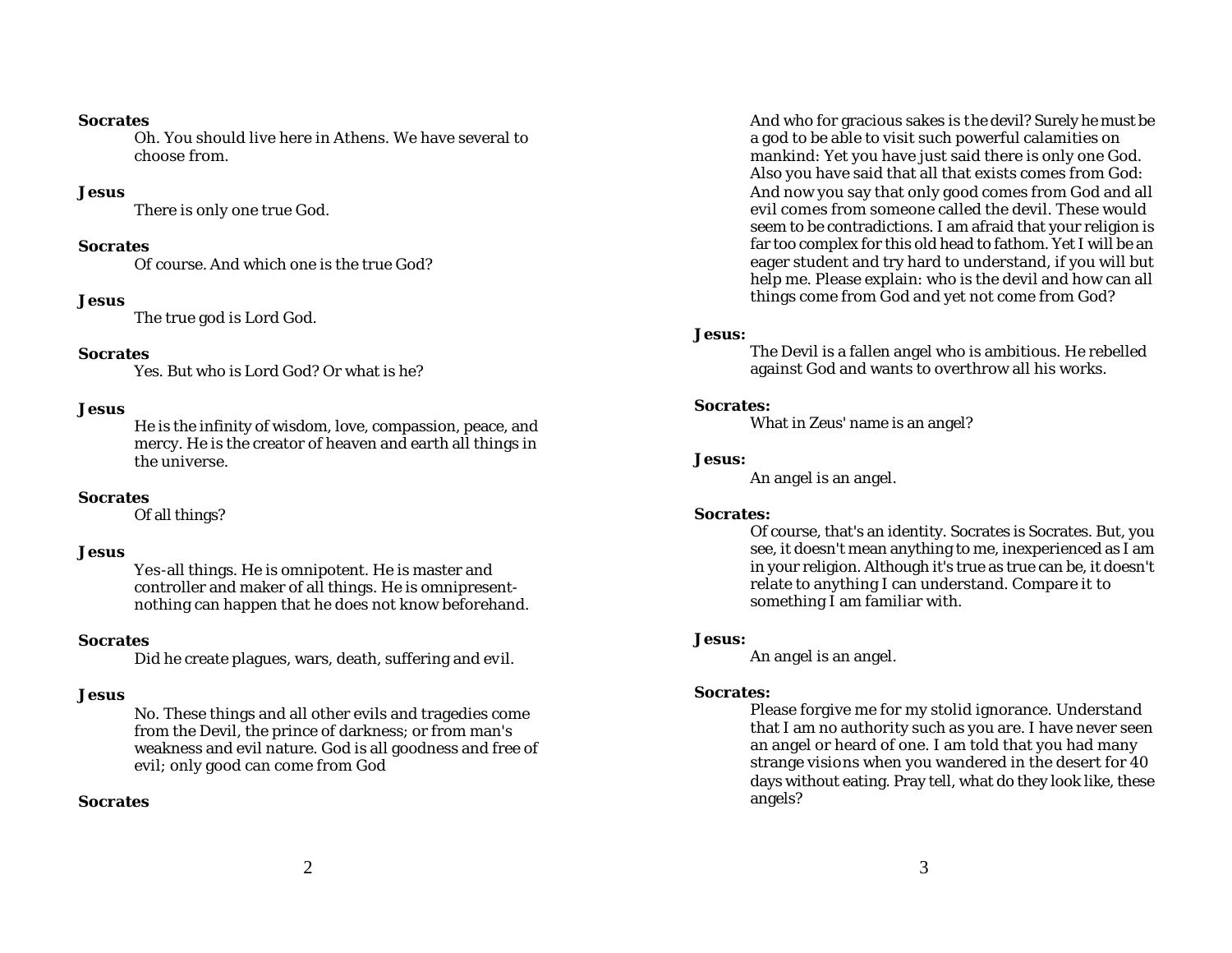### **Jesus:**

They have wings.

### **Socrates:**

So do gnats. Could you be a little more specific?

# **Jesus:**

They look like people except they have wings.

# **Socrates:**

What else? They can fly, I assume

# **Jesus:**

Yes, that's what the wings are for.

# **Socrates:**

Of course--I might have known. You say they look like men. How are they different from men?

# **Jesus:**

The are much better than men, and they never die.

### **Socrates:**

How better than men?

# **Jesus:**

More virtuous and more powerful. Much more powerful.

# **Socrates:**

They are super-human, then.

# **Jesus:**

Yes. Absolutely!

# **Socrates:**

Then they are superhuman and they are immortal. We in Athens would call such beings gods.

# **Jesus:**

No! God is more powerful than they.

### **Socrates:**

So is Zeus to us more powerful than other Olympic gods, but the others are still by definition gods. How would you define the term God?

# **Jesus:**

God is the creator of all. He is all power, knowledge, wisdom and the epitome of justice, mercy, compassion, goodness; and peace.

# **Socrates:**

These qualities are, however, not necessarily consistent. It is not possible for a person to be just, peaceful and merciful, all in one instance or situation. If a person or a nation deserves punishment by the rule of justice, you must punish him or wage war on them, but this would be a violation of the rule of peace or mercy. No one being could have all these qualities because they contradict each other; they cannot exist together in the same person at the same time. It is as though a man had turned both left and right at the same corner at the same time, while still remaining whole and entire.

# **Jesus:**

God works his wonders in mysterious ways.

### **Socrates:**

It would seem that you have many gods just as we do in Athens, only you don't call them gods.

### **Jesus:**

No! God is all powerful.

# **Socrates:**

Then the only difference is the degree of power?

# **Jesus:**

No. God is better and more virtuous than they. Sin is impossible for him.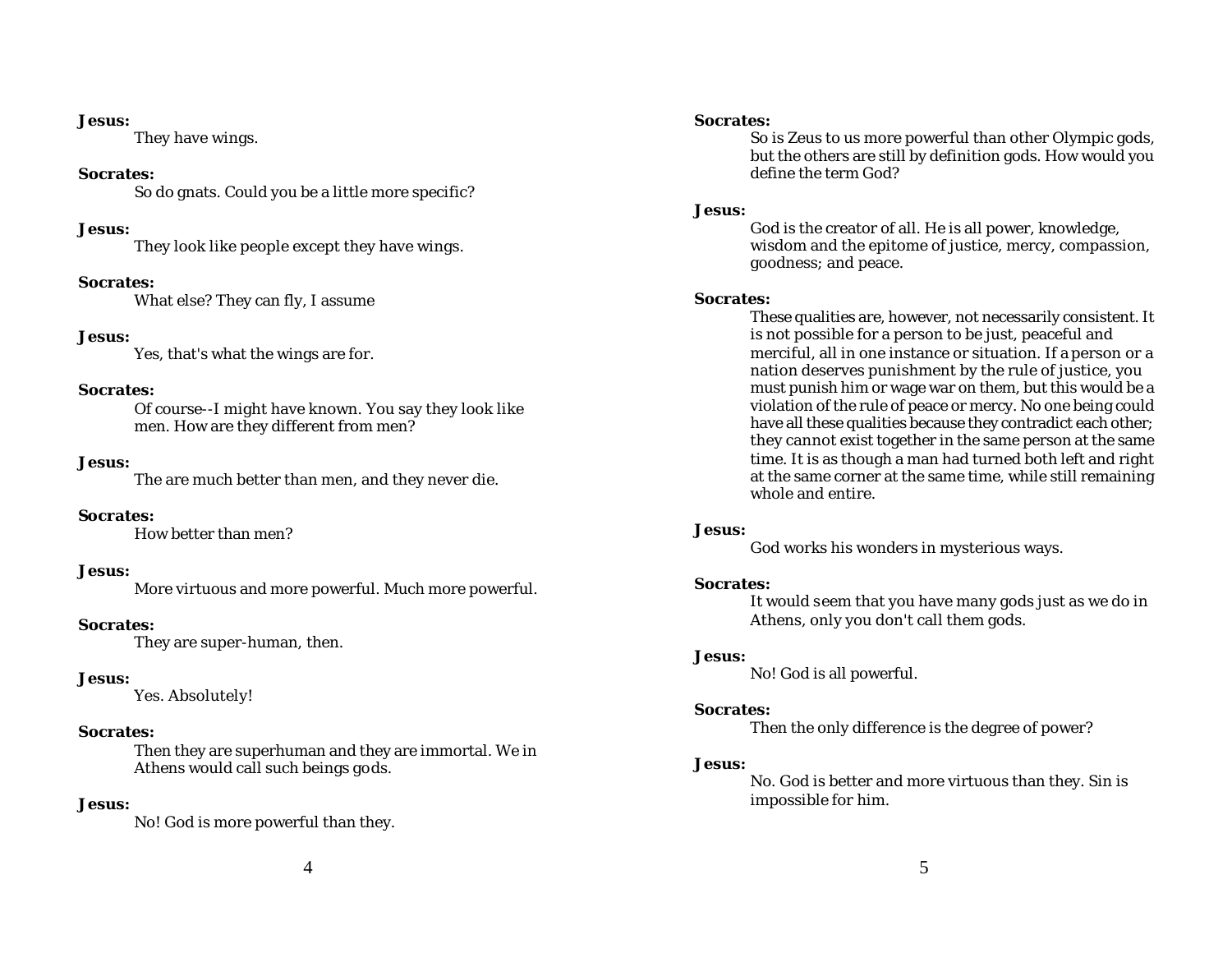### **Socrates:**

What is sin?

# **Jesus:**

It is an act of disobedience to God.

# **Socrates:**

I see from this that God could not sin, because he could not be disobedient to himself. But since sin is impossible for him, it is no more a mark of achievement for him to be free of sin than it is a mark of achievement for a rock to be unable to move. It's merely a matter of definition. What do they do, these angles?

# **Jesus:**

They do errands for God.

# **Socrates:**

Why if God is all powerful, does he need others to do errands for him?

# **Jesus:**

He likes it that way.

# **Socrates:**

They are his slaves, then?

# **Jesus:**

No, they serve him willingly.

# **Socrates:**

What happens if they don't serve him willingly?

# **Jesus:**

There were several angels led by Satan, the devil, who rebelled against God and were cast out of heaven to eternal torment and punishment.

# **Socrates:**

What is heaven?

# **Jesus:**

It is a wonderful place high in the sky. The streets are paved with gold. Everything is peaceful and beautiful there. God lives there and all who believe in God go there when they die. Men have eternal life there and are given wings and worship God and play harps in eternal bliss and happiness forever. It is the purpose and goal of all of man's life to go to heaven when he dies.

# **Socrates:**

This sounds much like the accounts I have heard given by those who have eaten the lotus flower. If this was the purpose of life, could we not simply become intoxicated on wine or drugs and feel this way all the time, like the beggars and drunks we see on the other side of the city?

# **Jesus:**

The Bible says thou shalt not partake of wine or strong drink.

# **Socrates:**

If is the sole purpose of man's life to get to heaven, why does he not simply kill himself and go there?

# **Jesus:**

Thou shalt no kill.

# **Socrates:**

If God wanted man to go to heaven, why did he put man on earth in the first place? Why did he not simply put man in heaven from the beginning? I find it hard to believe that man with all his capabilities, desires, and complexities was created merely to sit and bow and scrape and worship. Certainly there is not, nor ever was, a human tyrant so vain and proud that he wanted his subjects merely to bow and scrape obsequiously and subserviently before him from dawn to dusk, let alone for all eternity. I certainly can understand why Satan wanted to rebel against such a static, regimented, oppressive, boring society. From what you have told me so far, I would have had to side with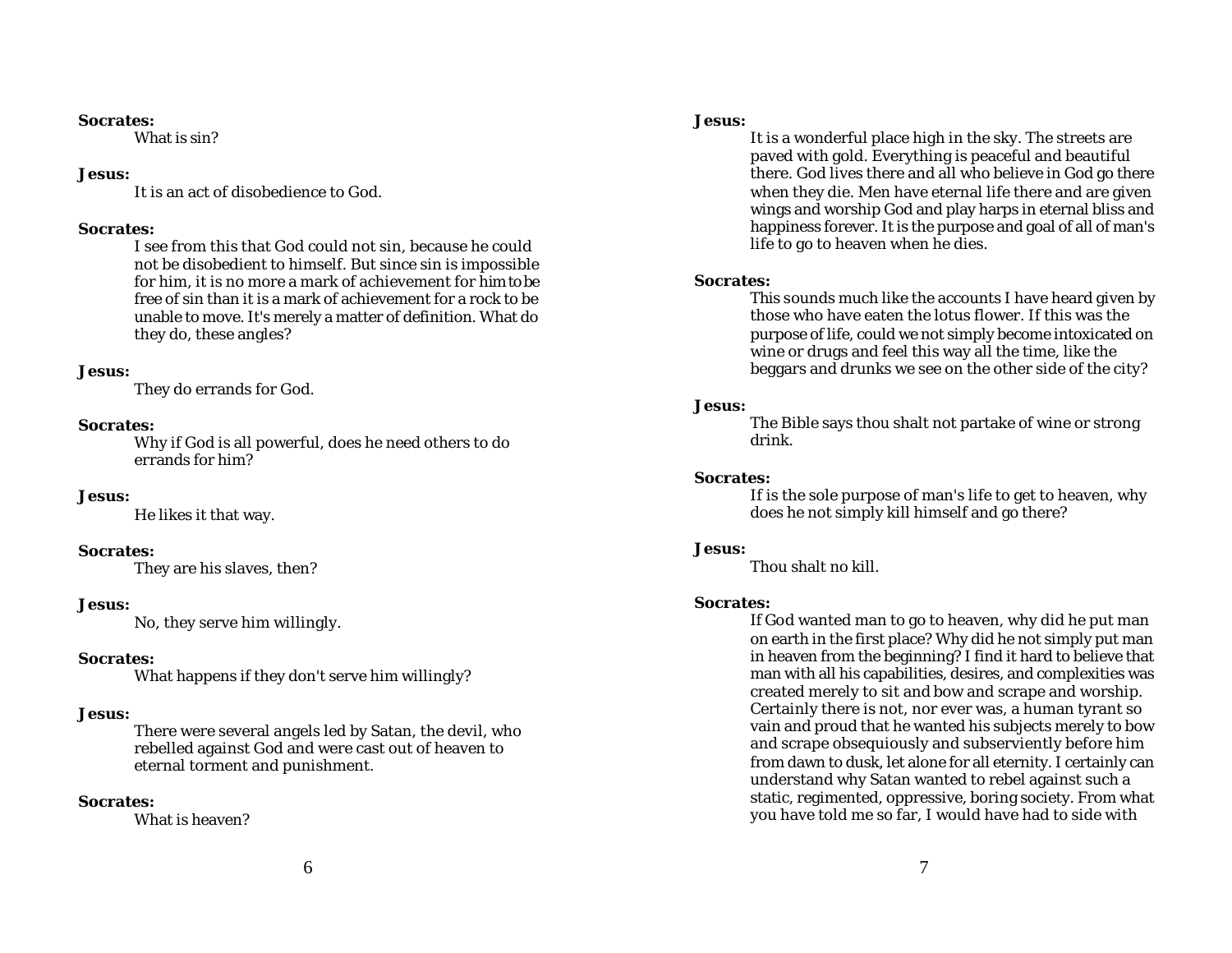Satan in the rebellion, for although I consider myself a humble man as men go, I could not bow and scrape and sing praises all day to a being who threatened me with punishment and eternal torment if I did not.

### **Jesus:**

The Lord thy God is a jealous god and thou shalt have no other gods before him.

### **Socrates:**

Why did Satan rebel? Did he know that God was as powerful as you describe him to be and that he was certain to be defeated?

# **Jesus:**

Satan rebelled because he was proud and wanted to rule heaven himself. He knew partly of God's great power (that it was greater than his own), but he wanted power so badly that he was willing to take any chance.

### **Socrates:**

Satan was certainly very brave, then; to strive against a foe he could not defeat.

### **Jesus:**

He was sinful because he was disobedient to the will of God.

### **Socrates:**

It seems to me that the only difference between Satan and God is the degree of power.

# **Jesus:**

God is perfect. He is all powerful, all knowing, and without sin.

# **Socrates:**

Of course; by definition he is without sin because he could not be disobedient to himself. The only real difference between the two is the degree of power. Therefore, Satan

was not wrong or sinful to rebel against God, he was only wrong to lose the rebellion. For if he had won, God would be the sinner: because God would have been disobedient to Satan who would be better than God or the other angels because he could not sin against himself, that is, be disobedient to himself, and he would have proven himself all powerful. If Satan had won, he would have become God, by your definition because he would have been all powerful and without sin. Who knows but that this didn't happen? From your description of God, I begin to suspect at this point that it did.

# **Jesus:**

God is more than mere power and righteous lack of sin: he is infinite justice, mercy, peace and compassion, and all forgiving. Satan is vicious, selfish, destructive, and evil.

# **Socrates:**

What happened to Satan after he was thrown out of heaven?

### **Jesus:**

He was thrown into Hell by God where he was tormented and tortured for all eternity.

### **Socrates:**

What is Hell and why did Satan stay there if it is so painful and unpleasant?

### **Jesus:**

God locked him in Hell and he was not permitted to leave. God created Hell as a place to punish Satan and all men who do not have faith in God. It is an eternal burning inferno or torture, agony, and torment: all sinful men who do not ask God for forgiveness and have no faith in him go there for all eternity to be tortured by the devil.

# **Socrates:**

If God is just or merciful, how can he do this to an enemy who fought him in battle. Why did God not simply pardon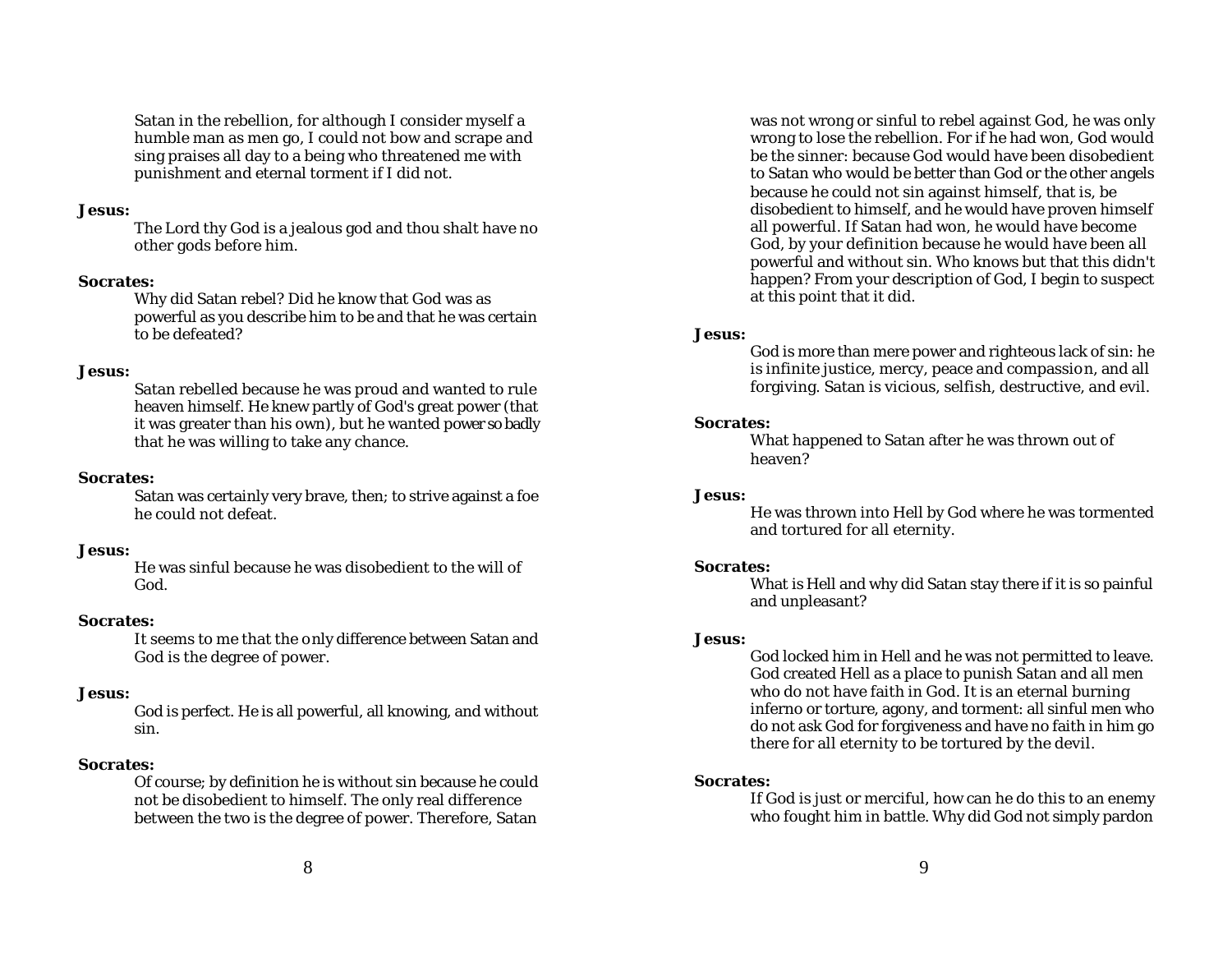Satan after defeat as men often do to a captured nation after they defeat it? Mankind would seem in victory to be more merciful than God; for they do not treat the vanquished to such terrible torments for even a lifetime, let alone for all eternity. Why did God not show the qualities that you described as his justice, mercy, compassion, and forgiveness to Satan? Certainly God's warlike nature is in marked contrast with your definition of the term God as being peaceful, merciful and all forgiving.

### **Jesus:**

God works in mysterious ways, his wonders to perform.

### **Socrates:**

If Satan is locked in Hell, how can he bring plagues and torments on mankind and why does God allow it if he is all powerful and all good? If God is all powerful, how is it that he permits this evil Satan to survive? Why does he not destroy him? Although I begin to wonder, at this point, if the opposite course would not be better.

### **Jesus:**

God allows Satan to be free to bring plagues and torments on mankind in order to punish man for his sin in the Garden of Eden.

### **Socrates:**

What is the Garden of Eden?

### **Jesus:**

When God created the first man and woman, Adam and Eve, he put them in the Garden of Eden. When they were created, they were pure and without sin. That is how God created them. The Garden of Eden was a beautiful paradise, and it provided Adam and Eve with everything they needed. They did no have to work but merely pluck the fruit from the branches from lush trees. They were as innocent and untroubled as children and knew nothing about carnal fleshly love. They had each other for

companions and adored and worshiped God who visited them once in a while.

### **Socrates:**

Why did God create mankind?

### **Jesus:**

He was lonely.

#### **Socrates:**

Why did he not simply create additional angels who were more his equal rather than this much lower form of life, Man? Could it be that he wanted obsequious slaves that he could look down on who would fear, reverence, and worship him?

### **Jesus:**

Since he is our creator, we owe him our worship, reverence, and obedience.

### **Socrates:**

Is the child of a criminal duty-bound to be obedient to his father, or does he have a right and obligation to judge for himself between right and wrong? What sin, what act of disobedience, did man commit in the Garden of Eden?

#### **Jesus:**

In the center of the Garden of Eden, God put the tree of knowledge. God told Adam and Eve that they were not to eat of the fruit of that tree. Satan went to the Garden disguised as a snake and told Eve that she would gain great knowledge if she ate the fruit. Satan said that God had told them not to eat the fruit because he was afraid that if they did they would become as great as he was. Eve convinced Adam to eat the fruit. After they ate, the learned of sexual love. That was the original sin.

### **Socrates:**

Is knowledge evil that God would want to keep it from us? Why did God want to keep us from gaining knowledge?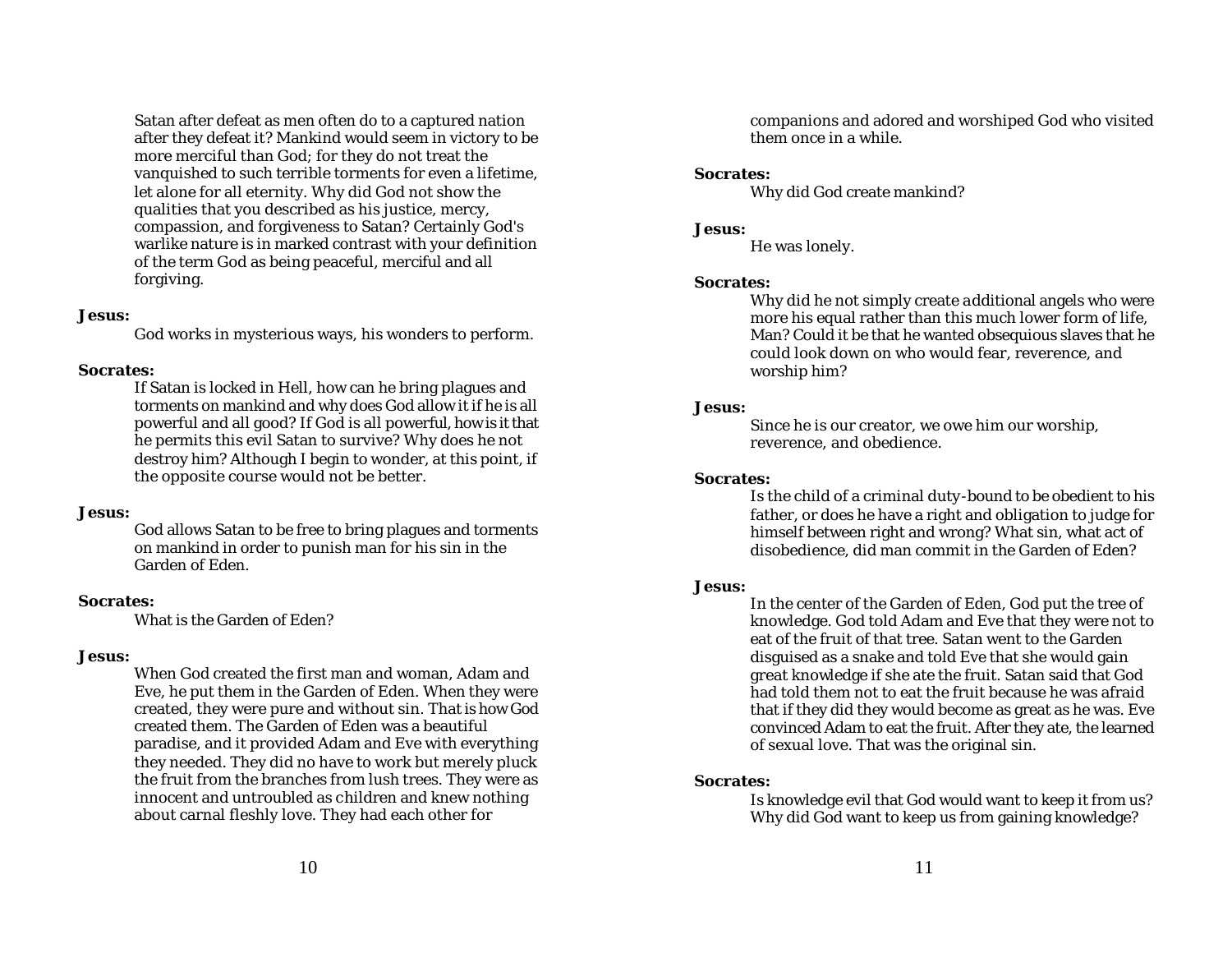Did he want to keep us subservient slaves groveling under his feet? It seems to me that we owe Satan thanks and worship for his help. Satan seems rather like the Titan Prometheus, who in defiance of the orders of the gods brought man the knowledge of fire. For this service to man, Prometheus like Satan was subjected to torment and torture for all eternity. Certainly human life would be worth a great deal less that it is without love, fire and knowledge.

### **Jesus:**

But Satan was lying to Eve, because we did not become as great as God by eating the fruit. He was lying to us merely because he wanted to destroy the work of God.

# **Socrates:**

If God is all powerful, why did he allow Satan to come to the Garden and tempt Eve? If God did not want man to eat the fruit, why did he put the tree in the Garden in the first place? If God did not want man to make sexual love, why did he equip man with the organs necessary for it? If God did not want man to commit the original sin, why did he give man a desire for knowledge, experience, adventure and carnal love?

# **Jesus:**

God put the tree in the Garden and allowed Satan to come there because he wanted to test mankind.

# **Socrates:**

You have said that God was all knowing; that he knows everything that happens before it happens. Certainly God already knew how man would behave in any situation.

# **Jesus:**

God gave man free will. It was just as possible for man to be virtuous and obey God as it was for man to be sinful and disobey the word of God.

# **Socrates:**

Did God know that man would sin?

# **Jesus:**

He knew that man would sin but he allowed man the free will to make his own choice.

# **Socrates:**

Could God have created man so he could not sin? Could God have created man so that he would not have sinned in this particular situation?

# **Jesus:**

Yes, since God is all powerful he could have done that, but he did not want men to be mere puppets; he wanted men to have free will.

# **Socrates:**

Could God have created man with two heads and three legs or any other way if he wanted to?

# **Jesus:**

God could have created man any way he wanted to.

# **Socrates:**

Did God create man the way he intended to? Did God intend for man to have one head, two legs and to appear exactly as he does today?

# **Jesus:**

Of course: God is perfect and all powerful; he could not make a mistake.

# **Socrates:**

Then God did not make a mistake, but created man exactly as he intended to in every way?

# **Jesus:**

Y es.

# **Socrates:**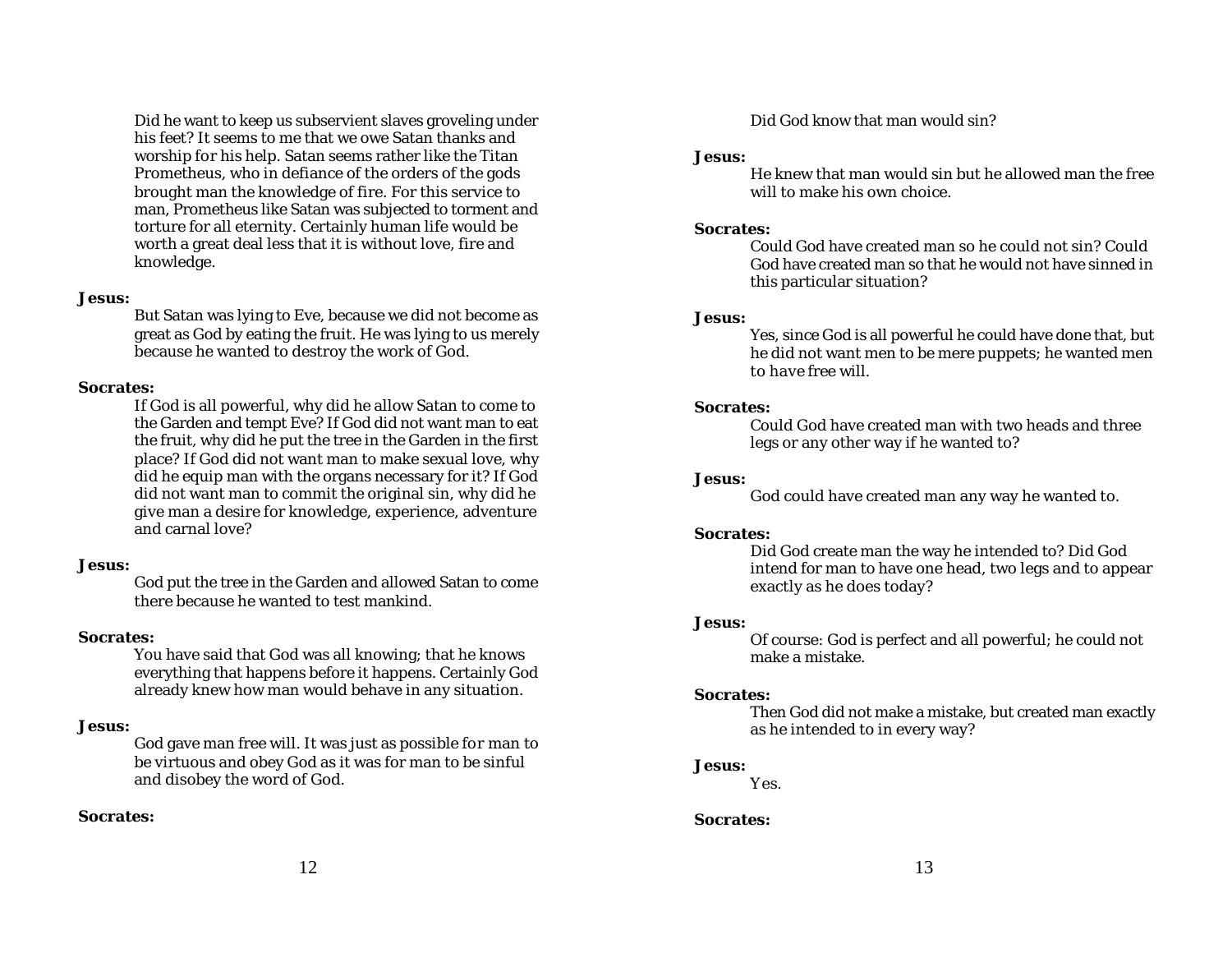Then you and I were created exactly as God intended us to be? And Adam and Eve were created exactly as God intended them to be?

### **Jesus:**

Yes. It is as I have said.

### **Socrates:**

Did everything that is part of man come from God?

#### **Jesus:**

Yes: God is the master and controller and creator of all.

#### **Socrates:**

Did the devil or any other force create any part of man?

### **Jesus:**

No. God is sole creator of all.

# **Socrates:**

Then, if God created man's eyes, legs and mind, he also created man's desires; all his desires, even his desire for knowledge and sex. Why did man sin?

#### **Jesus:**

He sinned because of his weaknesses and his evil nature.

#### **Socrates:**

Is man's nature a part of man, just as hands and feet are a part of man?

### **Jesus:**

Yes. Man's nature is a part of man.

#### **Socrates:**

Who created man?

### **Jesus:**

God.

### **Socrates:**

Who created man's hands and feet?

# **Jesus:**

God.

### **Socrates:**

Who gave man two hands and two feet and created them exactly as they are today, and exactly as they were in the time of Adam and Eve?

### **Jesus:**

God.

### **Socrates:**

Who created man's nature?

### **Jesus:**

God.

### **Socrates:**

Who gave man his evil nature and weaknesses? God did, because everything that is a part of man came from God and God alone.

#### **Jesus:**

God gave man free will.

### **Socrates:**

Who intended for men to have two hands, the devil?

#### **Jesus:**

No. God intended for man to have two hands.

# **Socrates:**

Who intended for man to have weaknesses and an evil nature, the devil? No. God intended for man to have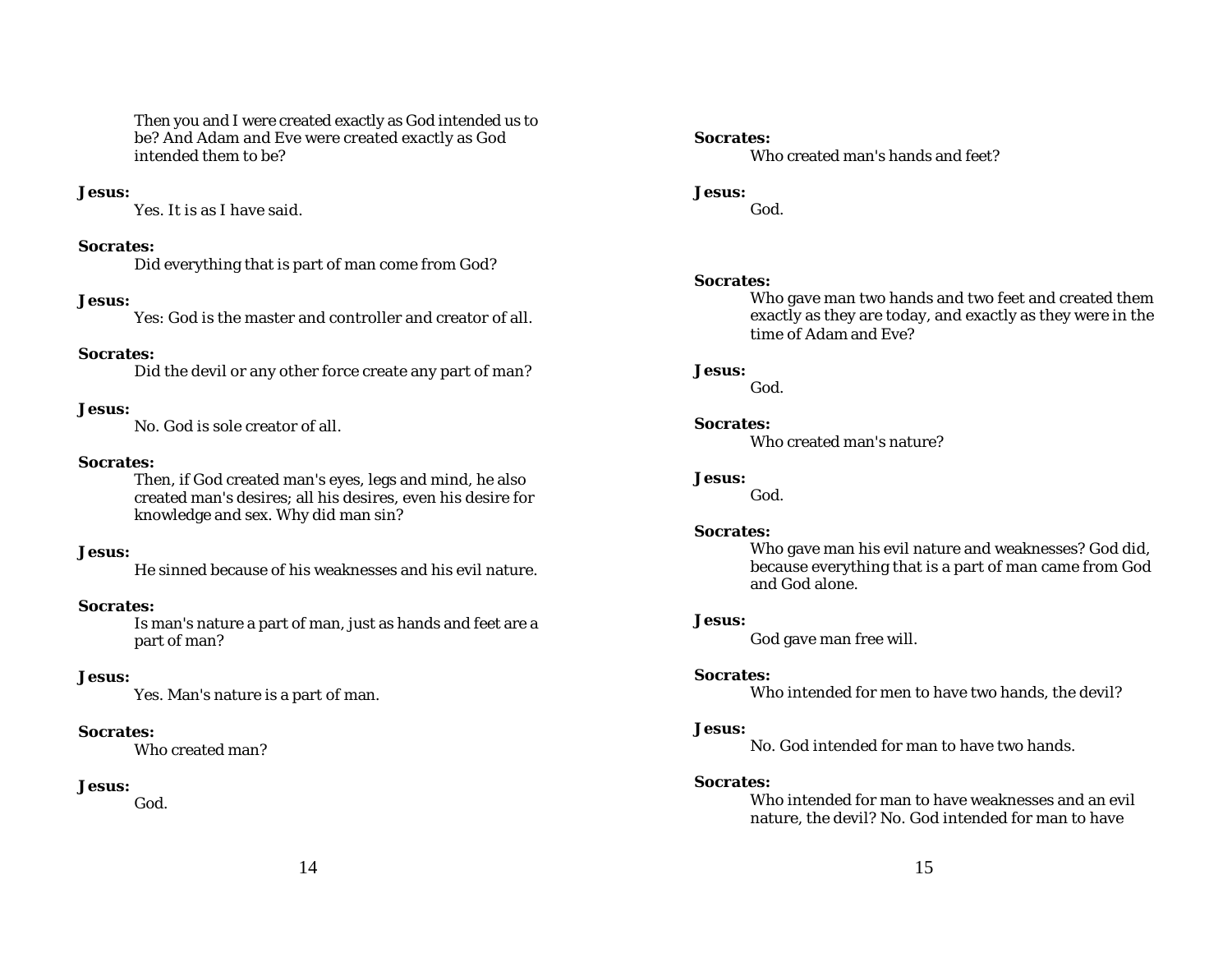weaknesses and evil nature. If mankind is flawed or evil or weak, it is because God put the flaw or weakness there and intended it to be there. Let me tell you another parable. Have you ever seen the birds killing fish in the sea? Who put it into that bird to fang and kill that flying fish? Who's to doom, man, when the judge himself is dragged before the bar?

### **Jesus:**

Man has free will. God did not force him to sin. He merely gave him the opportunity to be virtuous or sinful. Man would have been of no value to God if he had made him a mere puppet who could do nothing but good. He wanted to give man the opportunity to be good or evil according to his own merit and choice.

# **Socrates:**

It is absurd for God to punish man after creating him. It is as though a Homer wrote an ode about a pig and then whipped and lashed the pages or cast them on an eternal unconsuming fire, because he disliked the qualities of the animal. Or that a master sculptor made a perfect statue of a pig and then lashed it for all eternity because he disliked the traits of the animal.

# **Jesus:**

God did not create man with an evil nature that predetermined that he must sin.

# **Socrates:**

Then who did?

# **Jesus:**

God created man to be innocent and naturally good. God put man in a paradise, the Garden of Eden. He gave man free will and allowed Satan to come into the Garden of Eden to test mankind. God did not predetermine that man would sin.

# **Socrates:**

But God created everything that went into this combination, situation or environment. When he created each of the elements or ingredients in the situation, he knew exactly how each would react with the others in any circumstance; because he was all knowing. He intended for each element to be exactly as it was because he was allpowerful and could not make a mistake. It is as though a scientist or a physician combined several ingredients into a medicine, which although harmless in themselves, when combined become a deadly poison; and then after administering it to a patient, disavowed any responsibility for his death. In just this way, God combined many things; an innocent man, a tree of knowledge, a beautiful garden and an angel.

# **Jesus:**

All have sinned and fallen short of the glory of God.

# **Socrates:**

It seems to me that you Lord God has merely created man to watch him suffer. This business of Satan, the Garden of Eden and free will is merely a facade. God merely wanted an excuse to harass, persecute, torment and oppress mankind. If an all-powerful and all-knowing being creates everything, and allows his creations to react in a certain way, he actually intended them to act in that way and is solely responsible for the results.

# **Jesus:**

I warn you, God is not mocked. Do not talk in this way or you will be thrown into the fiery furnace where you will gnash your teeth, forever in torture and torment.

# **Socrates:**

I thought our Olympic gods were vicious and unreasonable, but they seem veritable lambs of mercy and forbearance compared to this God of yours: who torments and tortures you for all eternity for doing what he forces you to do in the very making of you and your environment.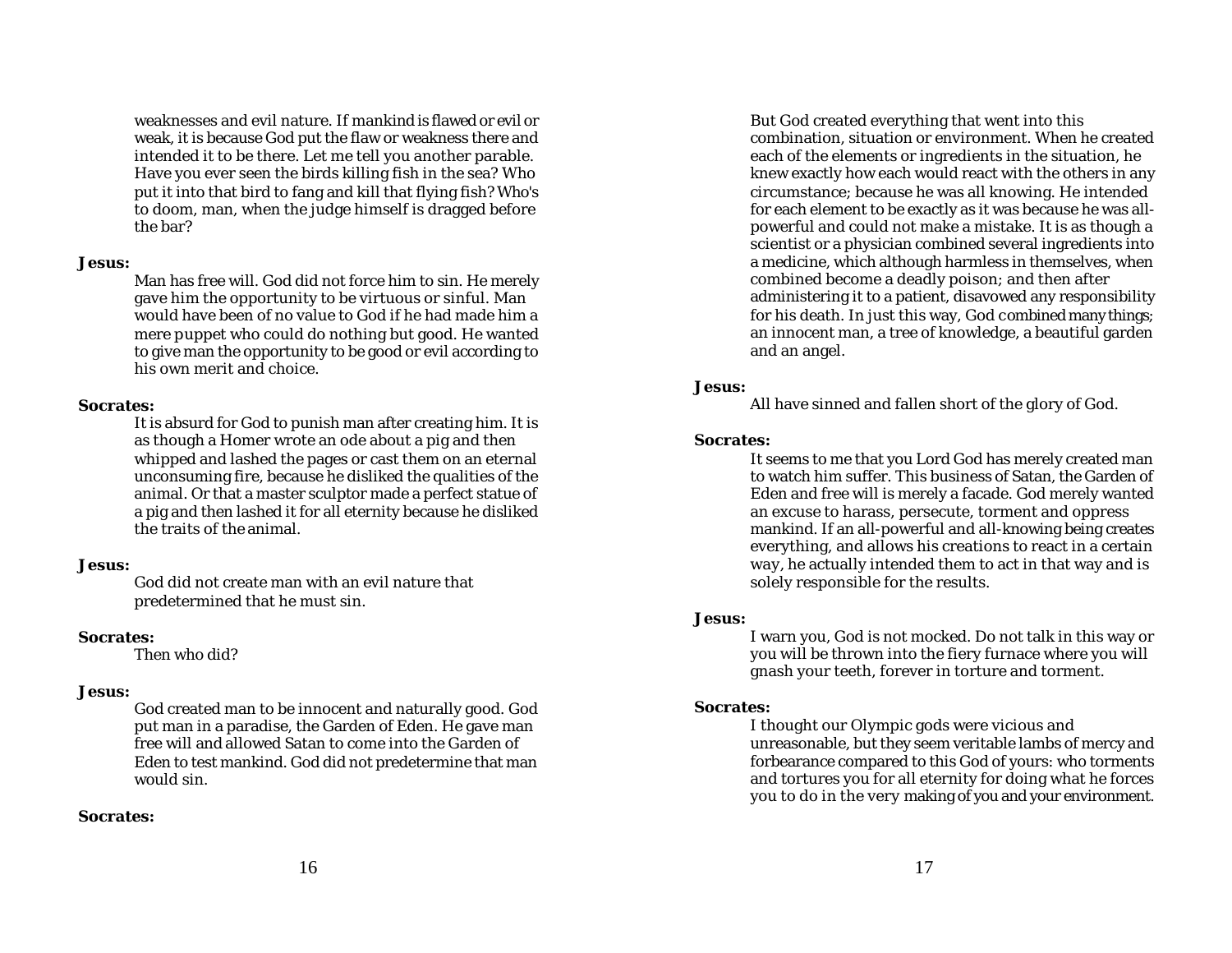### **Jesus:**

Oh, give thanks unto the Lord for he is good; For his mercy endureth forever.

### **Socrates:**

Why, if he is a god of peace and mercy does he torment mankind and permit, even encourage and demand, bloodshed on earth; and permit, even demand Satan to tempt and torture mankind: since you said that nothing happens that he does not only know about, but will to happen? An all-powerful being who knows all and creates all, determines all, because he knows the way his creations will act.

### **Jesus:**

God gave man free will because he did not want him to be a mere puppet. God did not want man to sin. God was very disappointed when man sinned.

### **Socrates:**

God could not possibly be disappointed because he knew the nature of man and all else that he created. Since he is all powerful, he intended man to sin. Indeed he forced man to sin by creating man with certain desires and weaknesses.

### **Jesus:**

What you say is blasphemy. God created the world and all the plants and animals for the pleasure of man. Look at the beautiful world around you. How can you say such terrible things about God after he has given so much to you?

### **Socrates:**

I certainly couldn't believe this. How could a god who was so vicious, sadistic and hateful create a world with so much beauty? Even man with as much evil as there seems at times to be in him, still at other times exhibits incredible strength, self sacrifice and loyalty, and degrees of the conflicting qualities of mercy and justice. Your Lord

God has none of these qualities. Certainly there never was a man however vile who could do to another man what you claim God does to those who do not respect him: torture them for all eternity. Any man, no matter how foully he has been mangled, tortured or murdered--like Priam whose whole clan was slain or Agamemnon who was murdered by his wife and her lover--would eventually relent after years or centuries of torturing his foe.

### **Jesus:**

I am the way, the truth and the light. None come to the Father except by me. Believe in me and have eternal life in heaven; deny me and suffer eternal torture in Hell.

### **Socrates:**

If I did accept your system, I would have to side with Satan against your God; even knowing that I would be tormented and tortured forever. The injustice and viciousness of your God is so appalling. I have heard terrible accounts of human sacrifices by savages on distant coasts; but certainly, even they never thought of torturing their victims for all eternity. I have heard frightening accounts of terrible monsters, Cyclops, gorgons and medusas, but these monsters are as tame and gentle as lambs, compared to those described in your book of Revelation. And you tell me of Lord God's peaceful, merciful and all-forgiving nature.

### **Jesus:**

We are all the children of God. God is our father and does not want us to sin but must punish us when we do. He is just and merciful and only sends us, his children, to Hell, damnation and eternal torment when it is our own fault. When we sin and lust after sex like Adam and Eve, he has no choice but to punish us, by torturing us in eternal fire forever.

### **Socrates:**

You say we are all the children of God. He is a veritable monster to harass his own children for having the eyes,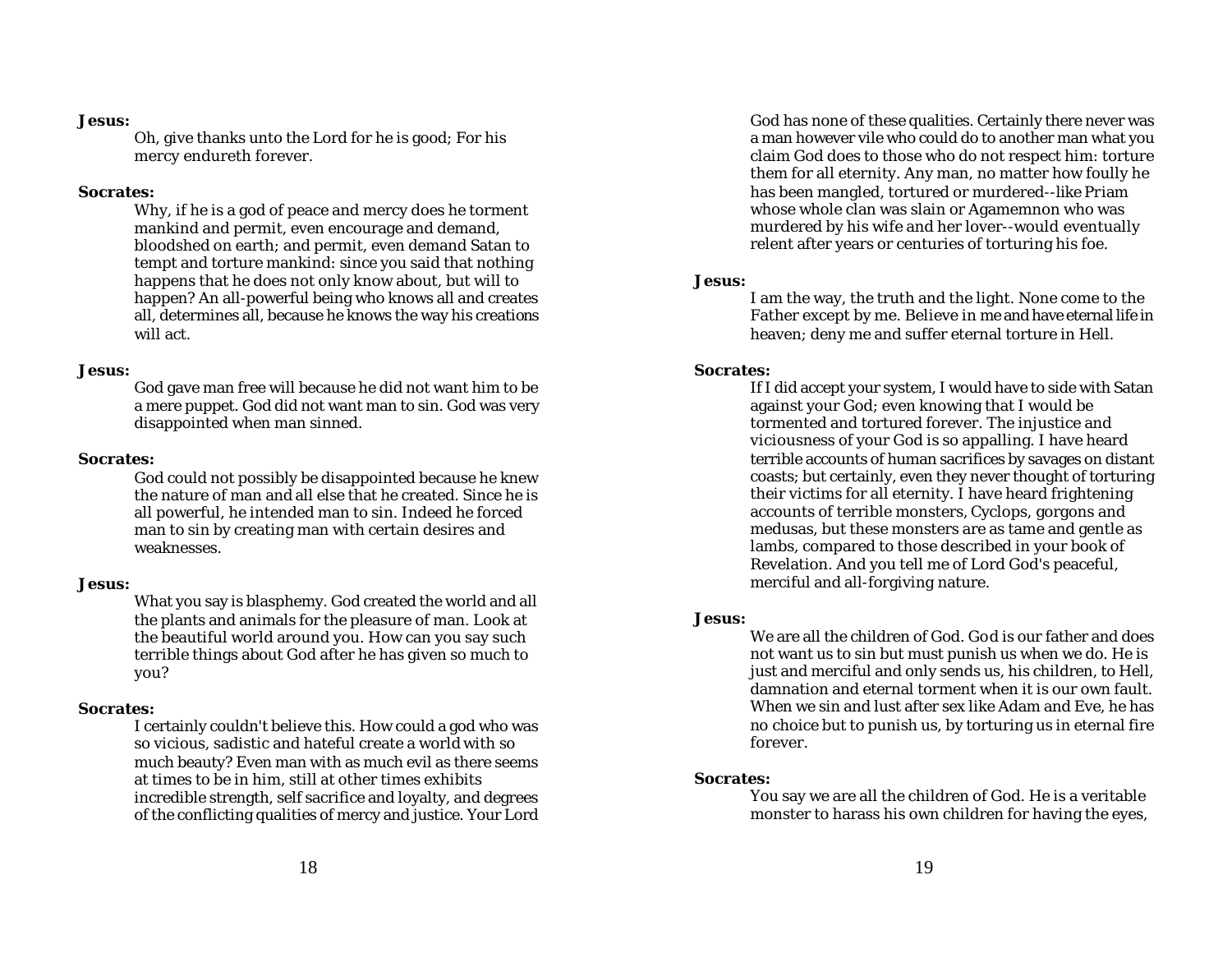legs and desires that he gave them. Be these juggling fiends no more believed, that palter with us in a double sense and keep the word of promise to our ear but to break it to our hope. I see not purpose, nor reason, nor truth, nor mercy, nor justice; naught but capricious naked power. Indeed, human beings, for all their caprice, selfishness and weaknesses, seem to have more of these qualities than your God. Your God is a demonic, sadistic, psychotic fiend.

# **Jesus:**

We are merely human and cannot understand the infinite mysteries of God. It is our duty to be faithful and believe and follow him. It is not ours to reason why but to do and die.

# **Socrates:**

Not reason? But why were we given minds? How are we to determine how to live and what is the purpose of life? What are we doing discussing this now? Why have you been preaching to people all of your life? Why have you risked your life in defiance of the orders of the Romans?

# **Jesus:**

By faith are we saved, lest any man should boast.

# **Socrates:**

Faith. What do you mean by faith?

### **Jesus:**

We must believe without asking for proof. We must not be doubting Thomases. If we believe in God, we will be paid back for all our trials and tribulations a thousandfold when we get to heaven.

# **Socrates:**

You say we should believe whatever we are told, without investigating it or examining it; we should be gullible? If I did this, I should give my purse to every man on the street who promised to return it to me a thousandfold. I would be a fool to do as you say. And here you are not asking me

to give mere money, but to dedicate the whole of my life to one undertaking and one purpose without ever considering the value of the undertaking. A thief demands my money by threatening my life. You demand my life by threatening me with torture and promising me paradise. I am not a meek and gullible fool to be led whither I am told by empty promises and threats.

# **Jesus:**

The meek shall inherit the earth.

### **Socrates:**

The meek are slaughtered and made slaves like the women and children of a defeated nation.

# **Jesus:**

You must not question God!

# **Socrates:**

I have never met this gentleman, and therefore can not question him. I am questioning you who claim to represent him, to determine whether or not you really do.

# **Jesus:**

We must believe the Bible, the Scripture, the Word of God; by faith without expecting to be able to understand and without asking for proof.

# **Socrates:**

It is impossible for a man to not choose. You are aware that there are several thousand religions in the world? If we believe by faith, we would have to accept them all; yet they are all different, and that would be impossible. It would be like believing that the world was round and flat at the same time. Certainly, you don't practice what you preach; for then you would have believed that the Jewish religion and the Old Testament were right and not started this new heretical religion of your own. Or yesterday when Athena's priests admonished you in the street to stop preaching your heresy; you would have believed in the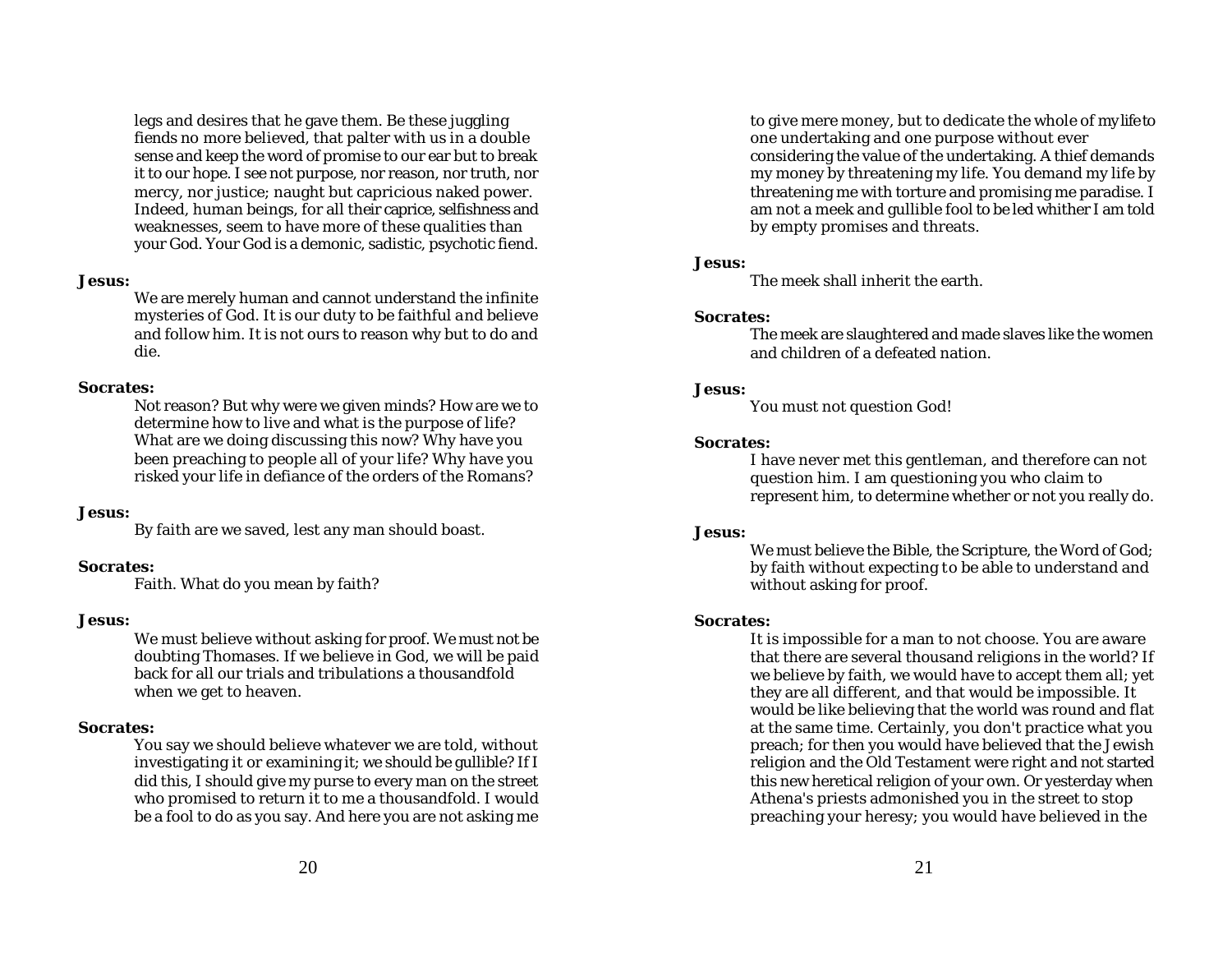Greek religion of the Olympic Gods because it was first and you should believe it by faith because they told you it was true.

### **Jesus:**

By faith are we saved lest any man should boast.

### **Socrates:**

Let me give you a specific example. Suppose the Oracle of Delphi told me a certain person was guilty of killing and raping my wife and that I should kill him or else he will kill me, fearing that I will discover his crime and kill him; and you tell me 'thou shalt not kill.' You tell me that I must believe by faith by whatever I am told. Following your injunction, I must kill the man because of my faith in the Oracle of Delphi and I must not kill the man because of my faith in Lord God. For I cannot both kill the man and not kill the man because they are contradictory. Therefore, I cannot believe in both the Oracle of Delphi and the Lord God. Therefore, it is impossible for me to believe anything by faith alone. There is an intellectual choice that you and I and all men make, whether it is voluntary or not, as to what we believe. What would you rather do: make choice by thinking, discussing and considering all the aspects of the problem or by blindly denying that there is any choice necessary? This choice is the most important one in a man's life because the answer to the question, "what is the purpose of life?" determines the whole course of a man's life. If a man is to direct his every move by his religion, as you advocate, then certainly, he must put a great deal of thought into his choice of religions. Let me tell you a parable: If you are to go from one city to another on some task that involves your whole life, would it not be wise to consider all the routes, whether some of them are frequented by robbers, whether there is not a closer or safer city to go to, or , indeed, whether there is any city there at all?

#### **Jesus:**

If you, honestly wish to know the truth about God, creation and the purpose of life, there is a very simple way

to discover the truth. All you have to do is ask God to come into your heart. If you sincerely wish to know the truth about God, the holy spirit will come into y our being and you will become one with God. At that moment, you will gain heavenly knowledge and peace; and when you die, you will go to heaven and live forever in happiness and contentment.

### **Socrates:**

I long to know the truth. What is it exactly that I must do and say in order to gain this knowledge and wisdom? How do I address him?

### **Jesus:**

Say, "Lord come into my heart and give me the wisdom to understand the truth."

#### **Socrates:**

You say that by merely repeating this, I will gain knowledge about the purpose of life?

### **Jesus:**

Yes. The Lord says seek and you shall find, ask and it shall be answered, knock and it shall be opened unto thee. God has promised to show the truth to anyone who asks.

#### **Socrates:**

Lord come into my heart and give me the wisdom to understand the truth.

### **Jesus:**

There, you see. Now thank God for giving you eternal life.

#### **Socrates:**

Nothing has happened. I know no more about the purpose of life than I did before.

### **Jesus:**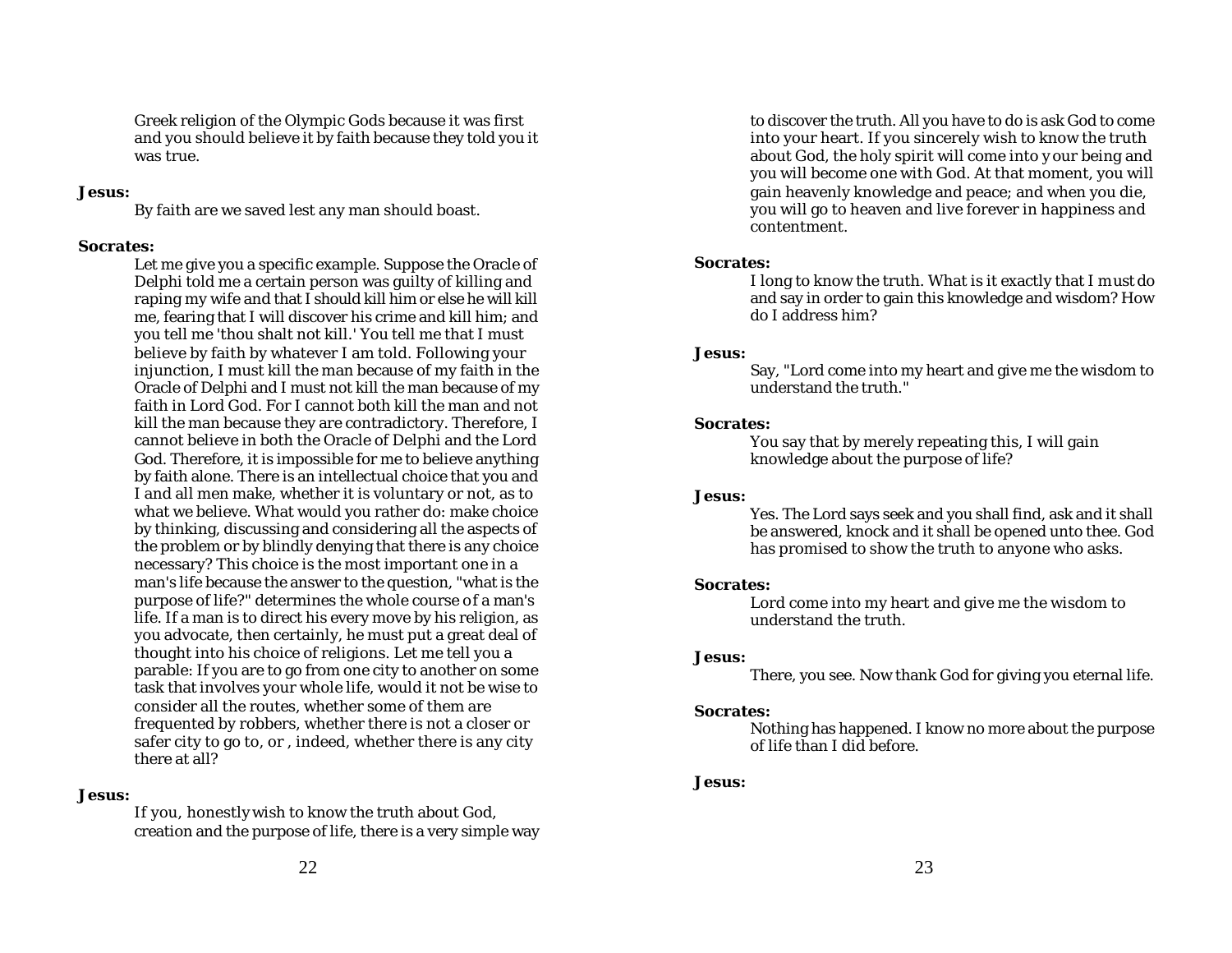Then you are not sincere. You did not really wish God to come into your heart and show you the truth. You did not have faith that he would come into your heart.

### **Socrates:**

Truly I do wish to know the truth. I have dedicated my whole life to the study of philosophy and reason. I wish more than life itself to learn the purpose of life. It is an answer I have been seeking since I first saw the sun. Unless I find it, I shall still be seeking it on the day I die. Perhaps he did not hear me; shall I ask again louder?

### **Jesus:**

You have failed to finder the answer because you do not have faith. If a man has faith the size of a mustard seed, he can move a mountain and everything that he wishes comes to pass.

### **Socrates:**

That is impossible. Did any of the people who follow you here today ever have relatives or friends who were sick and dying? Certainly they did; and certainly if they were good Christian folk they wished that the relative or friend would not be sick or die, but rather be healthy and happy once again. Certainly no one will be so foolish as to say he never had a friend die. Certainly no one will be so callous as to say he never wished the friend to live. Therefore, it follows that no one Christian in all the centuries ever had faith in God; or else that God was lying.

# **Jesus:**

The Lord giveth and the Lord taketh away, blessed be the name of the Lord.

# **Socrates:**

I will present a parable to prove that there was never a Christian or a Jew who had faith; and to prove that God was lying when he promised to come into a man's heart and teach him the purpose of life. First, would you agree that Hell is worse than any possible earthly misfortune?

# **Jesus:**

Yes. Certainly.

# **Socrates:**

And, have you not said that all men are sinners and have fallen short of the glory of God?

# **Jesus:**

Yes.

# **Socrates:**

All Christians or Jews, who have faith, believe that they will go to Hell if they sin. Allow me to present this parable. Each Christian is like a man who stands at the top of a cliff: he knows that if he commits a sin, he will fall to his death, or worse, to eternal torment. You have said that Hell is worse than any possible earthly misfortune. No matter how severe his earthly misfortunes or his desires, no man who was a faithful Christian, would commit a sin; that is, jump off the cliff to eternal torment. You have said that all men, including faithful Christians and Jews, are sinners. It follows that not one Christian or Jew since the beginning of time, ever really believed that he would go to hell. Because if he did believe it, he would not sin: he would not jump off the cliff if he believed that Hell and eternal torment awaited him below. All men do jump off the cliff; all men do sin. Therefore, not one in all these centuries really believed in you. It follows that God did not come into their hearts any more than he did into mine a few moments ago. Therefore God has no right to expect them to act in a Christian manner or to have faith in him. Therefore, God has no right to punish them or send them to Hell. Therefore your God is not just. Therefore your God is not God.

# **Jesus:**

Look at the world around you. Doesn't that prove that God exists? See beautiful benevolent nature that makes you strong and healthy and provides you with the sun for